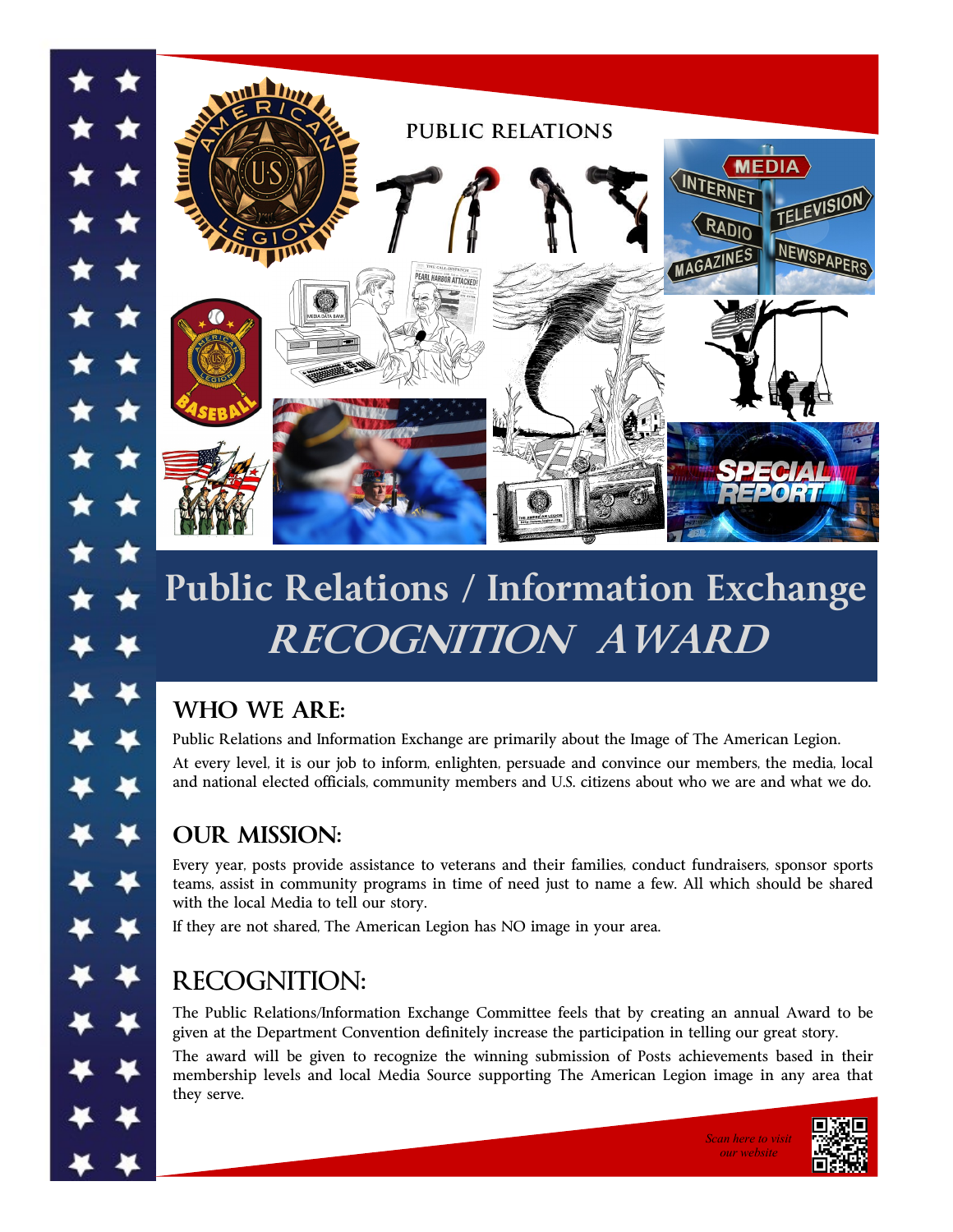## **Public Relations/Information Exchange Recognition Award**

There are four awards that will be given to one Post in each level.

 **15—100 members 101—200 members 201—400 members 401 plus** 

The following criteria will be used to judge all entries. The deadline for entries to be sent to The Public Relations/Information Exchange Committee at Department Headquarters no later than **June 1st.** 

#### **DETAILS:**

Each entry must include the completed Public Relations/Information Exchange Recognition Award form covering the outlined categories. If necessary, you may use no more that two (2) additional pages of supporting information with your submission.

#### **SUPPORTING MATERIAL (optional):**

Submissions may include support material that corresponds to the particular Public Relations activities such as: Pictures, News Articles, Press Releases, Public Service Announcements, DVD's of TV or Online Media Support, etc.

**Entry Deadline is June 1st. Entries must be sent to Department Headquarters marked to the attention of Public Relations / Information Exchange Committee**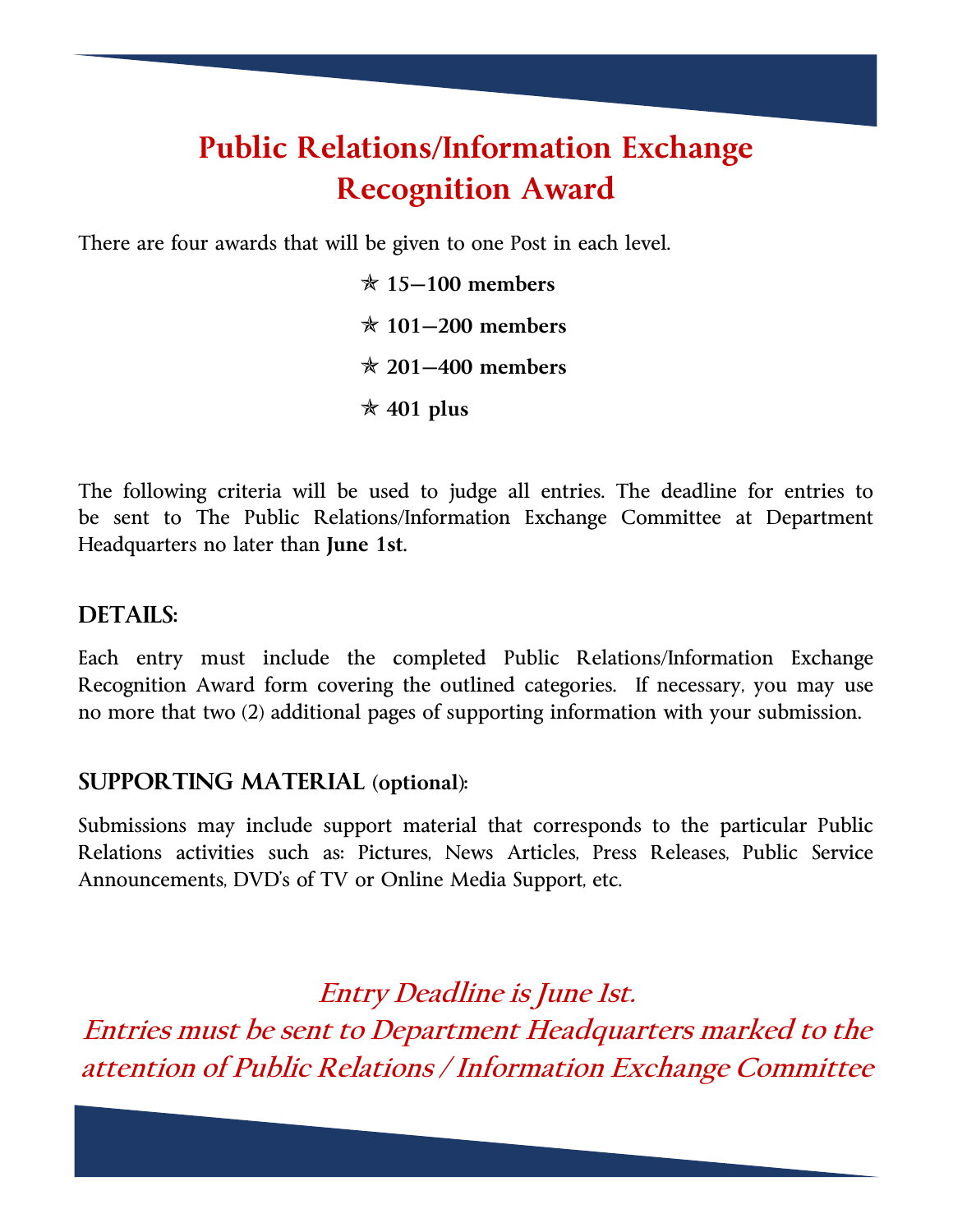| <b>Public Relations/Information Exchange</b> |
|----------------------------------------------|
| <b>Recognition Award Form</b>                |

| BRIEF SUMMARY OF PR/IE ACTIVITY:                                           |                                                               |  |  |  |  |
|----------------------------------------------------------------------------|---------------------------------------------------------------|--|--|--|--|
|                                                                            |                                                               |  |  |  |  |
|                                                                            |                                                               |  |  |  |  |
|                                                                            |                                                               |  |  |  |  |
| PLANNING (Identify primary audiences and list them in order) :             |                                                               |  |  |  |  |
|                                                                            |                                                               |  |  |  |  |
|                                                                            |                                                               |  |  |  |  |
| EXECUTION (Describe the PR tools that were used to accomplish the goals) : |                                                               |  |  |  |  |
|                                                                            |                                                               |  |  |  |  |
|                                                                            |                                                               |  |  |  |  |
|                                                                            |                                                               |  |  |  |  |
|                                                                            | RESULTS (Describe the Public Relations goals that were met) : |  |  |  |  |

 $\frac{1}{2}$  =  $\frac{1}{2}$  =  $\frac{1}{2}$  =  $\frac{1}{2}$  =  $\frac{1}{2}$ 

İ